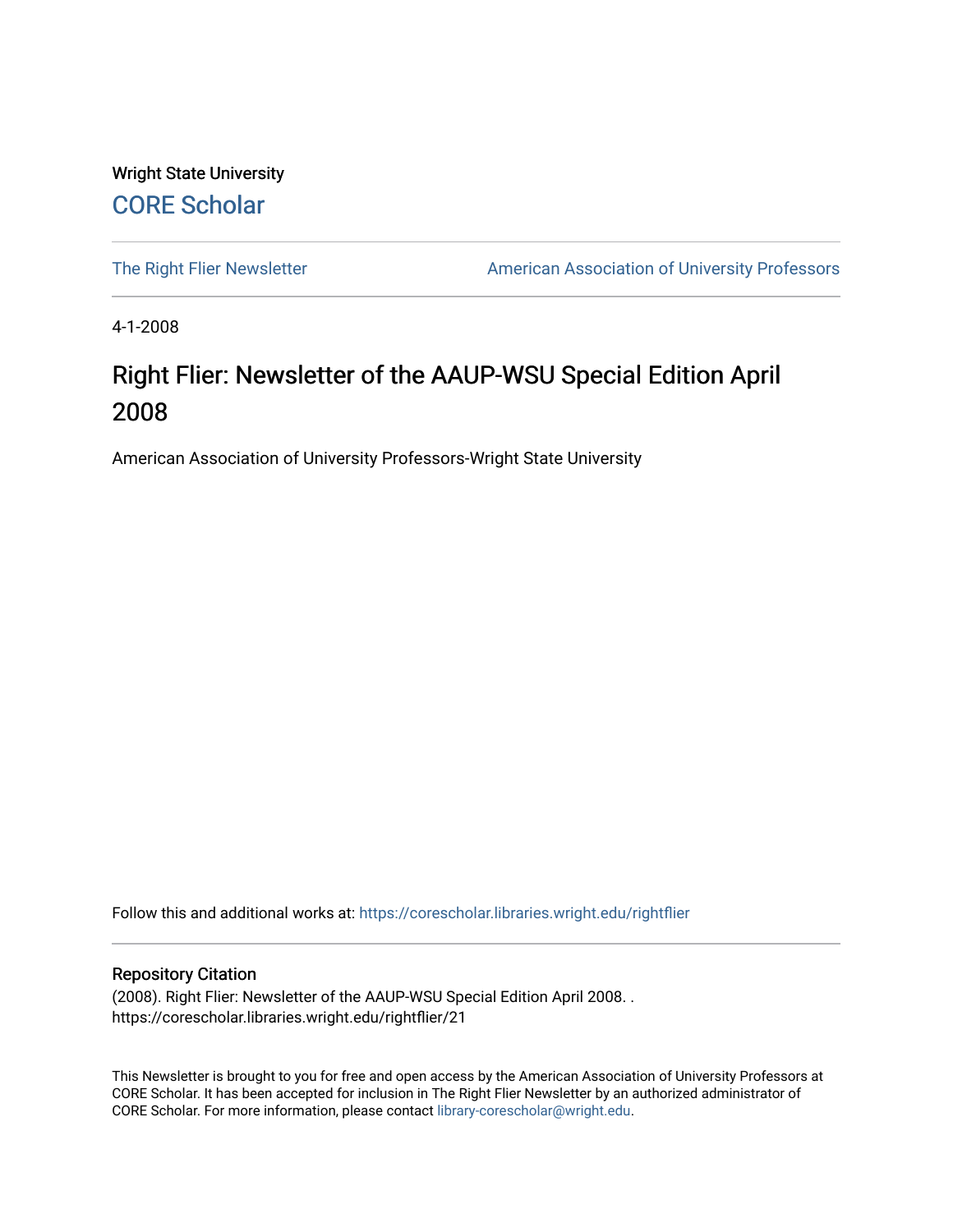# **The Right Flier**

**Newsletter of the AAUP-WSU Special Edition, April 2008 Editor, Henry Ruminski Mateural Administrative Assistant, Connie Jacobs** 

## **What Did the Administration Know and When Did They Know It?**

Rudy Fichtenbaum, Chief Negotiator & Jim Vance, Communication Officer

#### A **Tale of Two Quotes**

In our bargaining session with the administration on Friday, April 25, Dr. Matt Filipic, Senior Vice President for Business and Fiscal Affairs, joined the administration's team to talk with us about compensation. Dr. Filipic reported that over the past year, the cost of medical claims per member per month rose by 20%, and likewise that Anthem (the company with which Wright State contracts for health insurance coverage) is asking for a 23.45% rate hike for the coming fiscal year, an increase of more than \$4 million, in comparison to increases averaging about \$1.7 million annually for the past four or five years.

In an effort to better understand the administration's HSA proposal we made an extensive information request on April 8,2008. On Monday, April 28, 2008 we were given access to three boxes of material containing some of the information we requested. In reviewing that information, we learned that the administration had received a second quote from Anthem about ten days prior; this second quote entailed a substantially smaller rate increase, 19.74%, a savings of \$660,000 in comparison to the first quote.



But on April 25, when Dr. Filipic made his appearance at negotiations, the administration made no mention of this second, significantly lower quote, despite the administration having received it about April 18 - a full week beforehand. That strikes us as, let us say, odd.

What did the administration know about this second rate quote, and when did they know it? Would we have ever been informed about this second quote had it not been for our information request? Will Anthem offer a third quote, one that is lower still? Will the administration tell us about it?

#### A **Healthy Improvement**

Also at the April 25 bargaining session, our Negotiating Team outlined an alternative approach to moderating the rise in health care costs. We knew we could improve upon the approach the administration took, whose essential character is to penalize people who are unlucky enough to become injured or ill. Indeed, it was easy to find an innovative plan already in effect at Ohio State. OSU's "Incentive Program" provides medical premium discounts for individuals who complete a confidential Personal Health Assessment, and also monetary payments for those who undertake activities like attending health workshops or fairs, getting an annual physical exam or a flu shot, or monitoring their blood pressure.

In other words, Ohio State is attempting to control medical costs by helping their employees and dependents to improve their health! Our team told the administration that we should do the same here at Wright State.

Now we have good news and bad news. As to the bad, the administration seemed surprised at our proposal, as if they had not heard of this approach before. But beyond their surprise, they did seem receptive to our idea- good!